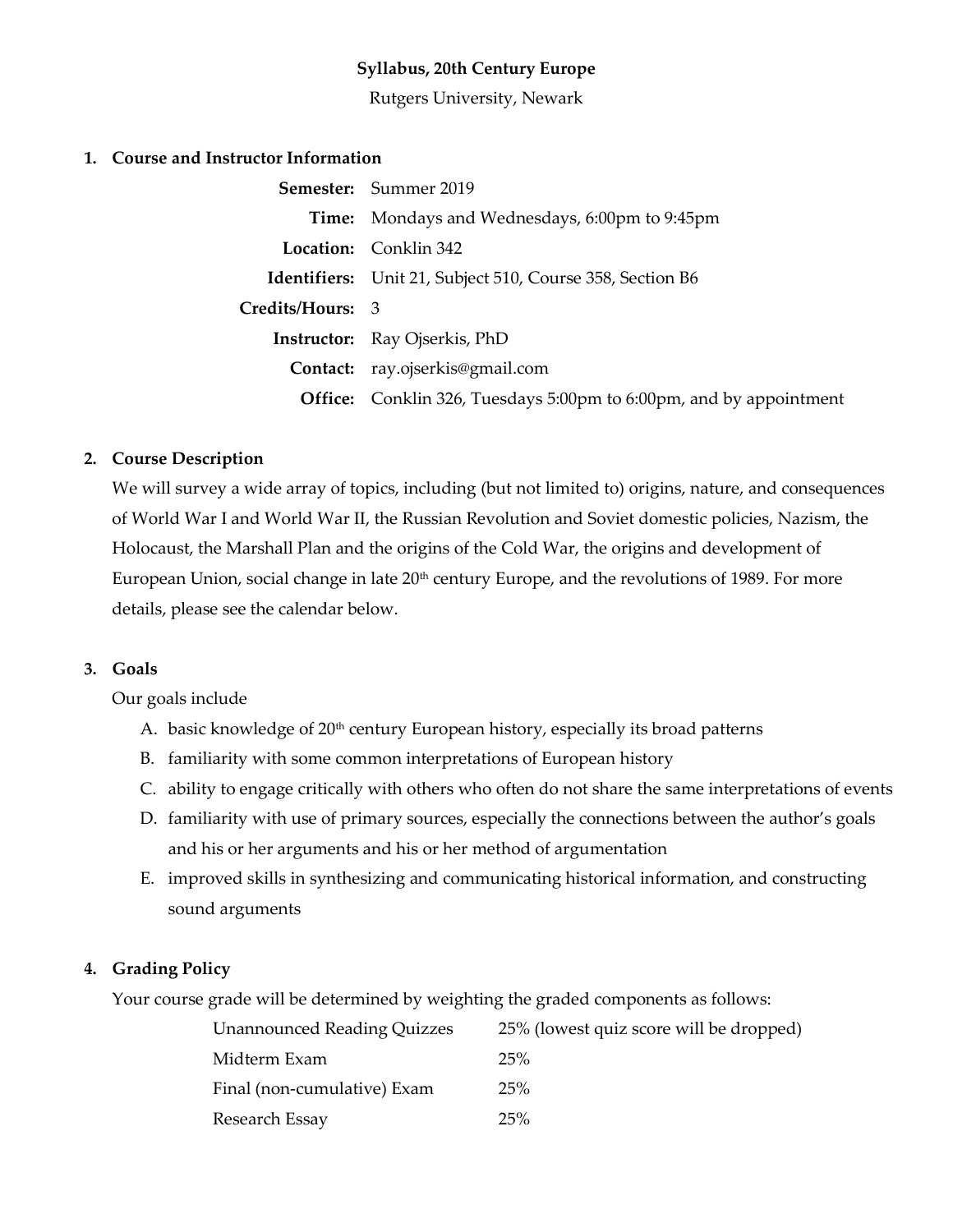We will discuss, and sometimes read sections, of the readings in almost all classes.

Any student who misses four or more sessions through any combination of excused and unexcused absences will have missed more than a quarter of the class time and will not earn credit in this class. Such students should withdraw from the course to avoid an F.

If you are absent or tardy your score for an exam will be an F unless the absence is excusable. According to the Rutgers catalog, "The recognized grounds for absence are illness requiring medical attention, curricular or extracurricular activities approved by the faculty, personal obligations claimed by the student and recognized as valid, recognized religious holidays, and severe inclement weather causing dangerous traveling conditions." Documentation will be required.

#### **5. Course Materials**

#### A. Lecture Handouts (We review these in class.)

For each topic listed in the course schedule there will be a handout in the "Course Documents" section of our Blackboard course. Each handout will have a list of key arguments and terms that we'll discuss. Many also have maps, tables, contemporary newspaper cartoons, and/or primary source readings in addition to those assigned in the links in the schedule.

The handouts are in MS Word, and some students open electronic versions in class and take notes directly in their own copies of the handouts.

## B. Primary Source Documents (You read these at home.)

You will access these through links on the schedule below.

Primary sources are first-hand accounts, often created by participants or witnesses of events, and sometimes created by first-recorders of events. Examples include, but aren't limited to, memoirs, speeches, documents, data, polls, and contemporary newspaper accounts. Secondary sources are sources created by people who didn't participate or witness events, but often have the benefit of perspective, and typically draw from a variety of sources to create a nuanced and complex history that can account for multiple interpretations. Examples include history books and lectures.

We'll try to balance the lectures by reading primary sources in our out-of-class reading.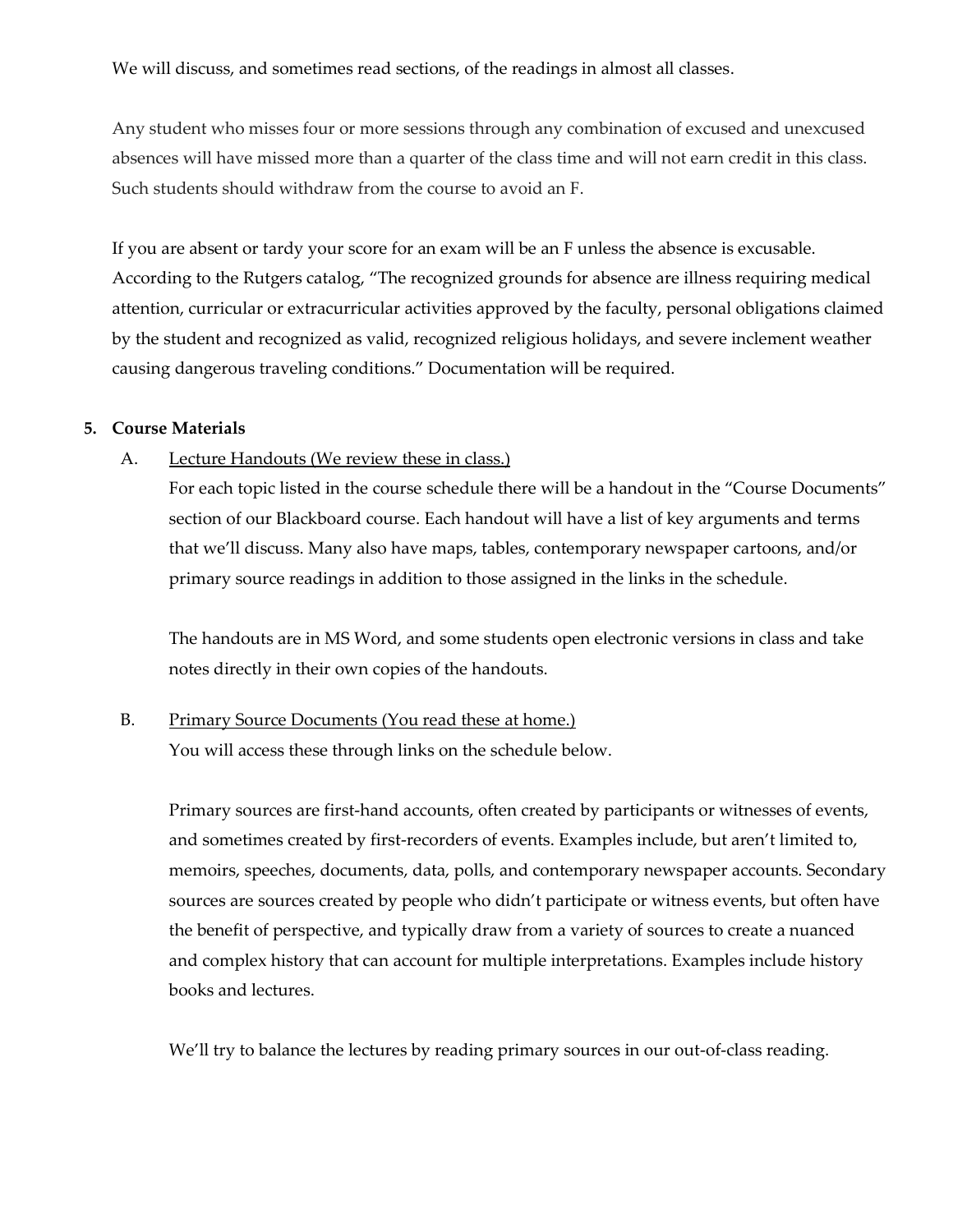# **6. Research Essay**

You will answer **one** of the following questions:

- a. To what extent did German fear of Russian expansionism contribute to the start of the First World War?
- b. To what extent did the First World War affect women's roles in European economies?
- c. Was the Dawes Plan a reasonable settlement of the Ruhr Crisis?
- d. If the Great Depression had not occurred, would the "Spirit of Locarno" prevailed? Would the Second World War have been avoided?
- e. What were the costs and benefits of Soviet industrialization in the first Five Year Plan?
- f. If you were in Spain at the start of the Spanish Civil War, would you wish for a victory by the Republicans or by the Nationalists? Why? (Assume that you could know the future.)
- g. What factors led to the victory of the Soviet Union over Germany in the Eastern Front during World War Two?
- h. In what ways were the regimes led by Mussolini, Hitler, Franco, and Antonescu similar? In what ways were they different?
- i. Explain the *Wirtschaftswunder* ("economic miracle") in West Germany, from 1949-69.
- j. Explain the relatively slow economic growth in the European areas of the COMECON compared to the rest of Europe, from 1949 to 1991.
- k. In total, did Britain and France benefit from colonization in Asia and Africa from 1880 to 1975?
- l. If you were a student in France in May 1968, would you have joined the student protests? If you were employed in France at that time, would you have favored the general strike? Why? (Assume that you could know the future.)
- m. To what extent was détente a success?
- n. What effects has the decrease in family size in Europe in the past half-century had on women? What have been the effects on economies and politics?
- o. If you lived in the United Kingdom at the time of the general election of 1979, would you wish that the Conservative Party, led by Margaret Thatcher, would win? Why? (Assume that you could know the future.)
- p. Why did NATO expand in the 1990s? What have been the consequences?
- q. In total, has the European Union been a success?

Write your essays using MS Word, and email them to me at the address above. I will not accept printed copies of your essay.

I will submit the essay to plagiarism software, and mark essays using Track Changes in MS Word. If you're not sure what plagiarism is, consider this: [http://en.wikipedia.org/wiki/Plagiarism.](http://en.wikipedia.org/wiki/Plagiarism) Cite a source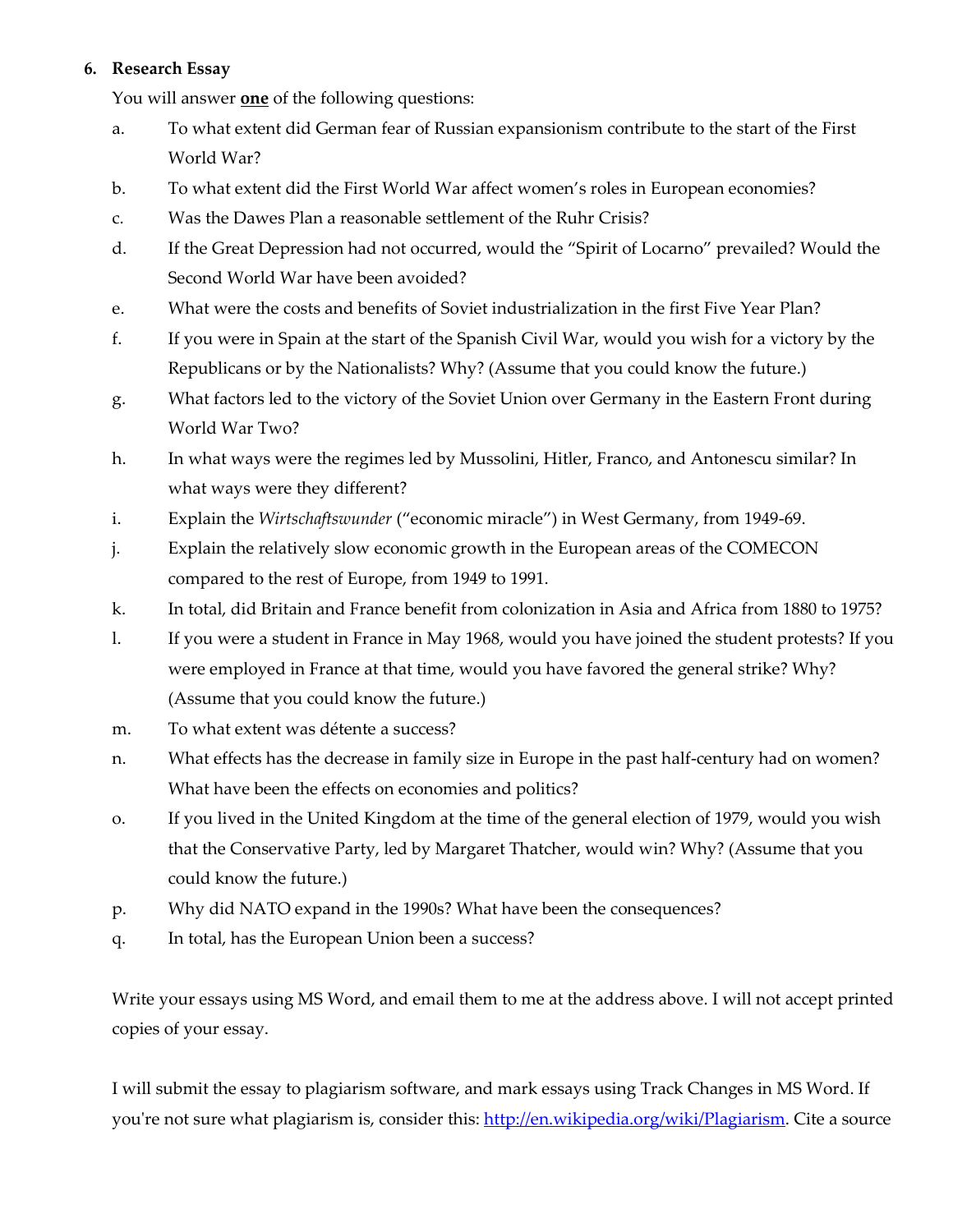every time your essay makes use of an idea, quote, anecdote, study, or fact that you found in someone's work.

I call the essay a "research essay" to emphasize that the quality of your essay is largely dependent upon the quality of your research. Use at least four scholarly articles or published books. The phrase "at least" means you are allowed and encouraged to use more than four sources. The length of the essay should be 1,500 to 2,500 words.

Cite your sources wherever you rely on them, using footnotes, parenthetical notes or end notes. Be very specific when citing a source, using either the Chicago, APA, or MLA format throughout. For details, please consult the [Rutgers Library Guide.](http://libguides.rutgers.edu/content.php?pid=255004&sid=2108610) Cite a source every time you make use of someone's ideas.

#### **7. Drop and Withdrawal Deadlines**

The last date for students to drop a course with no penalty is May 24<sup>th</sup>, 2019, and the last date to withdraw from a course with a "W" grade is June  $3<sup>rd</sup>$ , 2019.

#### **8. Academic Integrity and Honor Pledge**

Please familiarize yourself with the Rutgers Academic Integrity policy: http://academicintegrity.rutgers.edu/academic-integrity-policy/

On each examination, you will be required to sign the following statement:

On my honor, I have neither received nor given any unauthorized assistance on this examination (assignment).

### **9. Information for Students with Disabilities**

Rutgers University welcomes students with disabilities into all of the University's educational programs. In order to receive consideration for reasonable accommodations, a student with a disability must contact the appropriate disability services office at the campus where you are officially enrolled, participate in an intake interview, and provide documentation:

[https://ods.rutgers.edu/students/documentation-guidelines.](https://ods.rutgers.edu/students/documentation-guidelines) If the documentation supports your request for reasonable accommodations, your campus's disability services office will provide you with a Letter of Accommodations. Please share this letter with your instructors and discuss the accommodations with them as early in your courses as possible. To begin this process, please complete the Registration form on the ODS web site at[: https://ods.rutgers.edu/students/registration-form.](https://ods.rutgers.edu/students/registration-form) For more information, please contact the Office of Disability Services in the Paul Robeson Campus Center, in suite 219, by phone at  $973-353-5375$  or by email at [odsnewark@newark.rutgers.edu](mailto:odsnewark@newark.rutgers.edu)